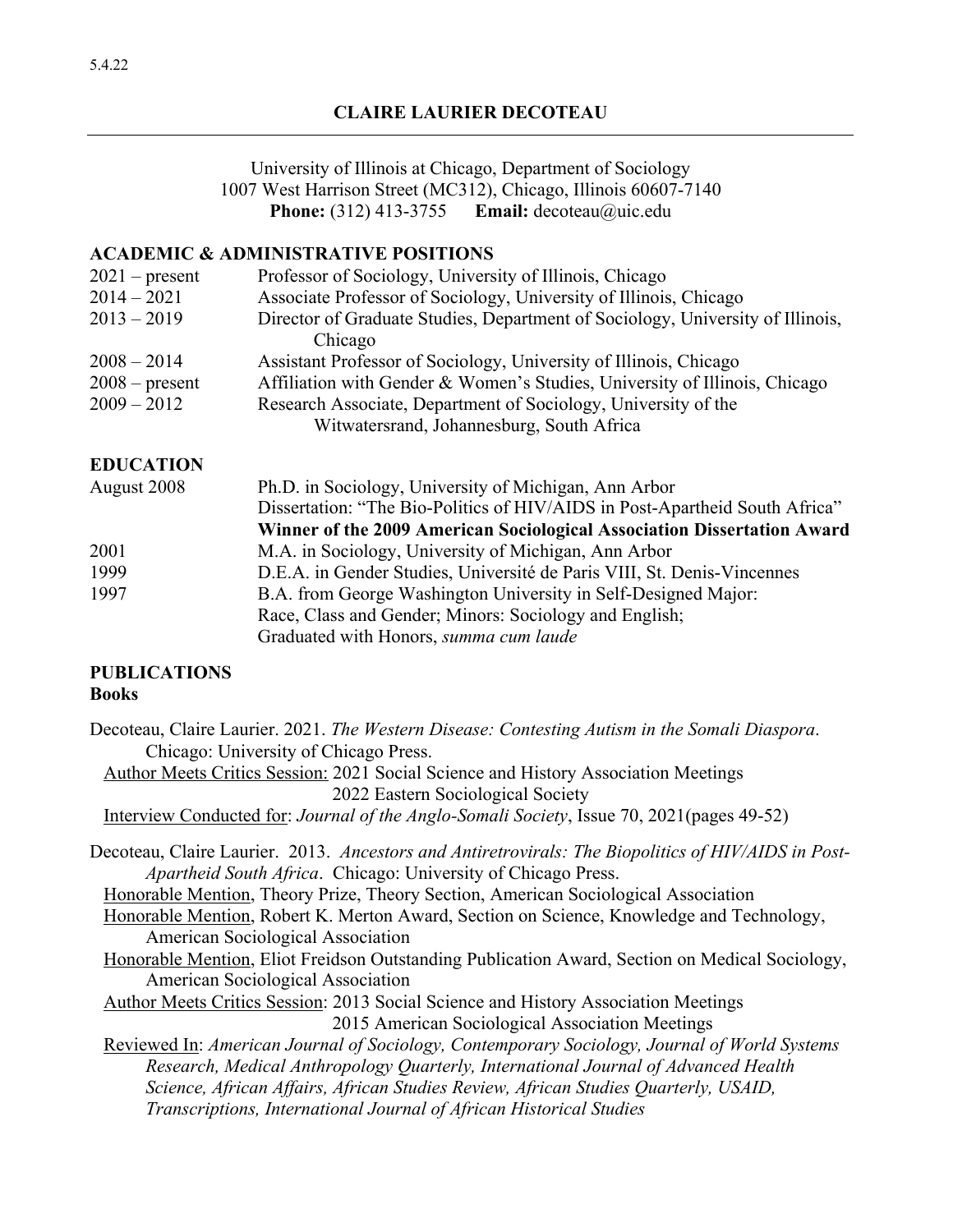### **PUBLICATIONS Peer Reviewed Articles**

- Decoteau, Claire Laurier and Meghan Daniel. 2020. "Scientific Hegemony and the Field of Autism." *American Sociological Review* 85, 3: 451-476.
- Decoteau, Claire Laurier. 2018. "Conjunctures and Assemblages: Approaches to Multicausal Explanation in the Human Sciences." *Political Power and Social Theory* Volume 34 (Critical Realism, History and Philosophy in the Social Sciences): 89-118.

Sweet, Paige and Claire Laurier Decoteau. 2018. "Contesting Normal: The DSM-5 and Psychiatric Subjectivation." *BioSocieties* 13 (1): 103-122. Honorable Mention: 2020 Star Nelkin Award, Science, Knowledge & Technology Section, American Sociological Association

- Underman, Kelly, Paige Sweet, and Claire Laurier Decoteau. 2017. "Custodial Citizenship in the Omnibus Autism Proceedings." *Sociological Forum* 32, 3: 544-565.
- Decoteau, Claire Laurier. 2017. "The 'Western Disease': Autism and Somali Parents' Embodied Health Movements." *Social Science & Medicine* 177: 169-176.
- Decoteau, Claire Laurier. 2017. "Learning to See Otherwise." *Ethnography*, 18, 1 (Special Issue: Between Theory and Social Reality in Ethnography): 68-75.
- Decoteau, Claire Laurier. 2017. "The AART of Ethnography: A Critical Realist Explanatory Research Model." *Journal for the Theory of Social Behaviour* 47, 1: 58-82.
- Decoteau, Claire Laurier. 2016. "'You Can't Eat Love': 'Getting By' in South Africa's Transactional Sexual Economy." *American Journal of Cultural Sociology* 4, 3: 289–322.
- Decoteau, Claire Laurier. 2016. "The Reflexive *Habitus*: Critical Realist and Bourdieusian Social Action." *European Journal of Social Theory* 19, 3: 303-321.
- Decoteau, Claire Laurier and Paige L. Sweet. 2016. "Psychiatry's Little Other: The DSM-5 and Debates over Psychiatric Science." *Social Theory and Health* 14, 4: 414–435.
- Decoteau, Claire Laurier and Kelly Underman. 2015. "Adjudicating Non-knowledge in the Omnibus Autism Proceedings." *Social Studies of Science* 45, 4: 471-500.
- Decoteau, Claire Laurier. 2013. "Hybrid Habitus: Toward a Post-Colonial Theory of Practice." *Political Power and Social Theory, Volume 24 (Postcolonial Sociology):* 263-293. Winner, Junior Theorist Prize, Theory Section, American Sociological Association Winner, 2014 Outstanding Author Contribution, Emerald Publishing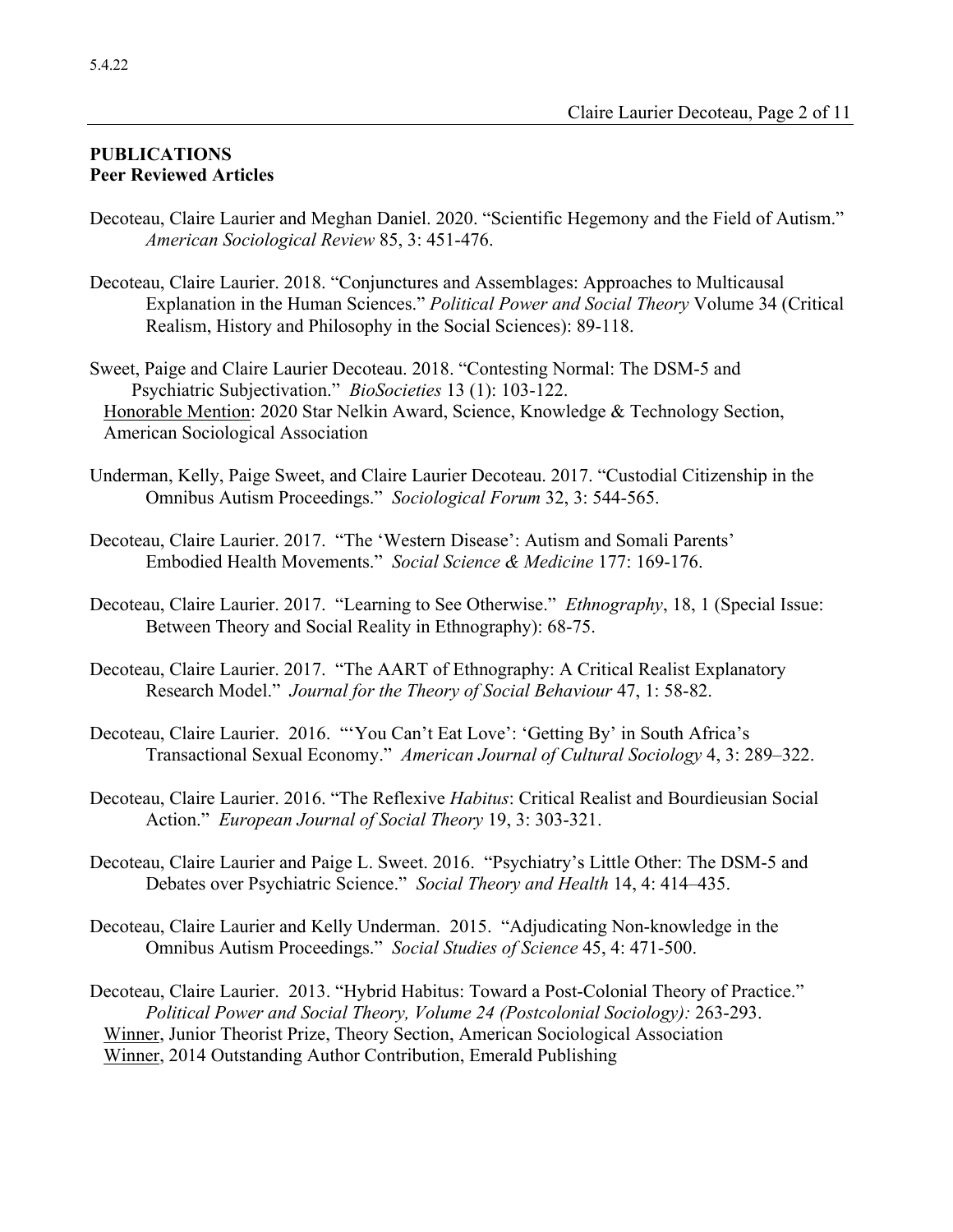### **Peer Reviewed Articles, continued**

- Decoteau, Claire Laurier. 2013."The Crisis of Liberation: Masculinity, Neoliberalism and HIV/AIDS in Post-Apartheid South Africa." *Men and Masculinities* 16, 2 (June): 139-159.
- Decoteau, Claire Laurier. 2013. "Exclusionary Inclusion and the Normalization of Biomedical Culture" *American Journal of Cultural Sociology* 1, 3: 403-430.
- Decoteau, Claire Laurier. 2008. "The Specter of AIDS: Testimonial Activism in the Aftermath of the Epidemic." *Sociological Theory* 26, 3 (September): 230-257.

### **Public Sociology**

- Decoteau, Claire Laurier, Cal Lee Garrett, Cynthia Brito, Fructoso Basaldua and Iván Arenas. 2021. *Deadly Disparities in the Days of COVID-19: How Public Policy Fails Black and Latinx Chicagoans*. State of Racial Justice Policy Report. Chicago IL: Institute for Research on Race and Public Policy. Available for download here: https://irrpp.uic.edu/state-of-racialjustice/reports/.
	- Report featured in Thometz, Kristen. 2022. UIC Report Details Failures of Public Policy Responses to COVID-19 in Chicago. WTTW/PBS, 3/4/22. https://news.wttw.com/2022/03/04/uic-report-details-failures-public-policy-responses-covid-19-pandemic-chicago
- Decoteau, Claire Laurier. 2021. "Why Are Poor Americans Resisting the Vaccine? Because COVID is the Least of Their Problems." Opinion, *Newsweek*, 11/5/21. https://www.newsweek.com/why-are-poor-americans-resisting-vaccine-because-covid-leasttheir-problems-opinion-1646515.
- Decoteau, Claire Laurier and Cal Lee Garrett. 2022. "To protect vulnerable Chicagoans, rental assistance must recognize informal arrangements." Opinion, *Chicago Tribune*, 1/5/22. https://www.chicagotribune.com/opinion/commentary/ct-opinion-rental-assistance-chicagoinformal-arrangements-20220104-ww76wqmslfektaam64nrrub6xi-story.html.
- Decoteau, Claire Laurier. 2022. "COVID may no longer feel like a crisis. But the social emergency it created is far from over." Opinion, *San Francisco Chronicle*, 3/31/22. https://www.sfchronicle.com/opinion/openforum/article/COVID-may-no-longer-feel-like-acrisis-But-the-17040885.php.

#### **Book Chapters**

Decoteau, Claire Laurier. 2021. "The Other as Real, Imagined, and Political." Pp. 527-540 in *Handbook of Classical Sociological Theory*, edited by Seth Abrutyn and Omar Lizardo. Springer International Publishing.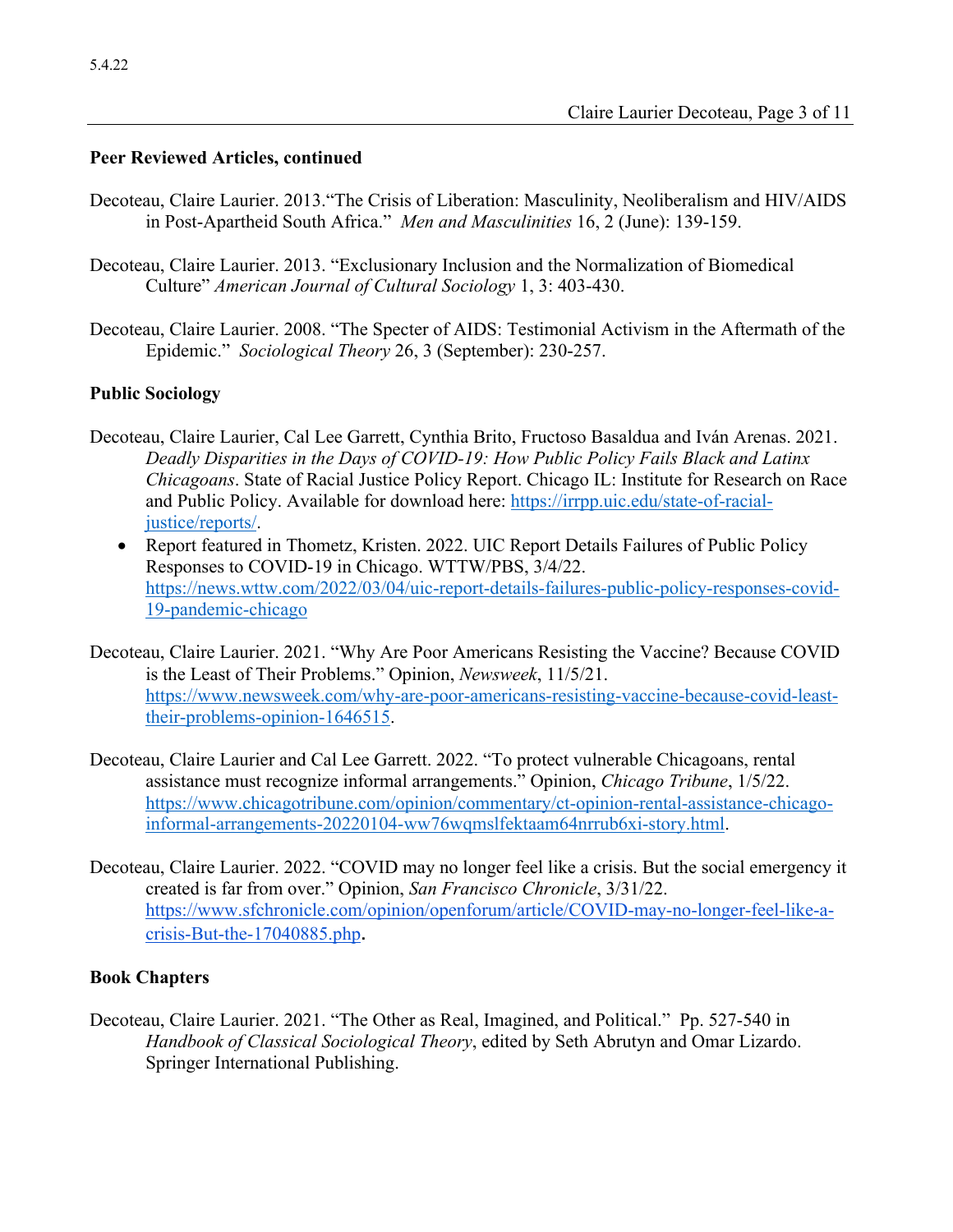### **Book Chapters, continued**

- Decoteau, Claire Laurier. 2020. "Critical Realism and Contrastive Ethnography: The Curious Case of Autism in Somali Refugee Communities" Pp. 160-182 in *Beyond the Case: Competing Logics and Practices of Comparative Ethnography*, edited by Corey M. Abramson and Neil Gong. Oxford University Press.
- Decoteau, Claire Laurier. 2017. "Poststructuralism Today," Pp 251-277 in *Social Theory Now*, edited by Isaac Reed, Monika Krause and Claudio Benzecry. Chicago: University of Chicago Press.

### **Book Reviews and Other Publications**

| 2018          | Book Review: Bioinsecurities: Disease Interventions, Empire, and the                                                                                                                                                       |
|---------------|----------------------------------------------------------------------------------------------------------------------------------------------------------------------------------------------------------------------------|
| 2016          | Government of Species by Neel Ahuja. Technology and Culture 59: 480-482.<br>Book Review: AIDS: Between Science and Politics by Peter Piot. Journal of<br>the History of Science Society 107, 3: 680-681.                   |
| 2015          | "Only 10% Human: Gut Bugs and the Curious Prevalence of Autism among<br>Somali Refugees." Perspectives, Theory Section Newsletter, Volume 37,<br>Number 2: http://www.asatheory.org/newsletter/only-10-human-gut-bugs-and- |
| 2013          | the-curious-prevalence-of-autism-among-somali-refugees<br>Book Review: Religion and AIDS in Africa by Jenny Trinitapoli and Alexander<br>Weinreb. American Journal of Sociology 119, 1 (July).                             |
| 2011          | Book Review: Developing Partnerships: Gender, Sexuality and the Reformed<br>World Bank by Kate Bedford. Journal of World-Systems Research 17, 1: 253-<br>6.                                                                |
| 2011          | Encyclopedia Entries: "Winnie Madikizela-Mandela"; "Ruth First"; "Lillian<br>Ngoyi"; "Helen Joseph." Encyclopedia of South Africa. Boulder: Lynne<br>Rienner.                                                              |
| <b>AWARDS</b> |                                                                                                                                                                                                                            |
| 2020          | Honorable Mention, Star Nelkin Award, Section on Science, Knowledge and<br>Technology, American Sociological Association                                                                                                   |
| 2018          | Graduate Mentoring Award, University of Illinois at Chicago                                                                                                                                                                |
| 2016          | Honorable Mention, Theory Prize, Theory Section, ASA                                                                                                                                                                       |
| 2016          | Honorable Mention, Robert K. Merton Award, Section on Science, Knowledge<br>and Technology, American Sociological Association                                                                                              |
| 2014          | Honorable Mention, Eliot Freidson Outstanding Publication Award, Section on<br>Medical Sociology, American Sociological Association                                                                                        |
| 2014          | Junior Theorist Award, Theory Section, American Sociological Association                                                                                                                                                   |
| 2011-2012     | Teaching Recognition Award, Center for Excellence in Teaching & Learning                                                                                                                                                   |
| 2011          | R. Stephen Warner Faculty Award for Excellence in Teaching, UIC                                                                                                                                                            |
| 2009          | American Sociological Association Dissertation Award                                                                                                                                                                       |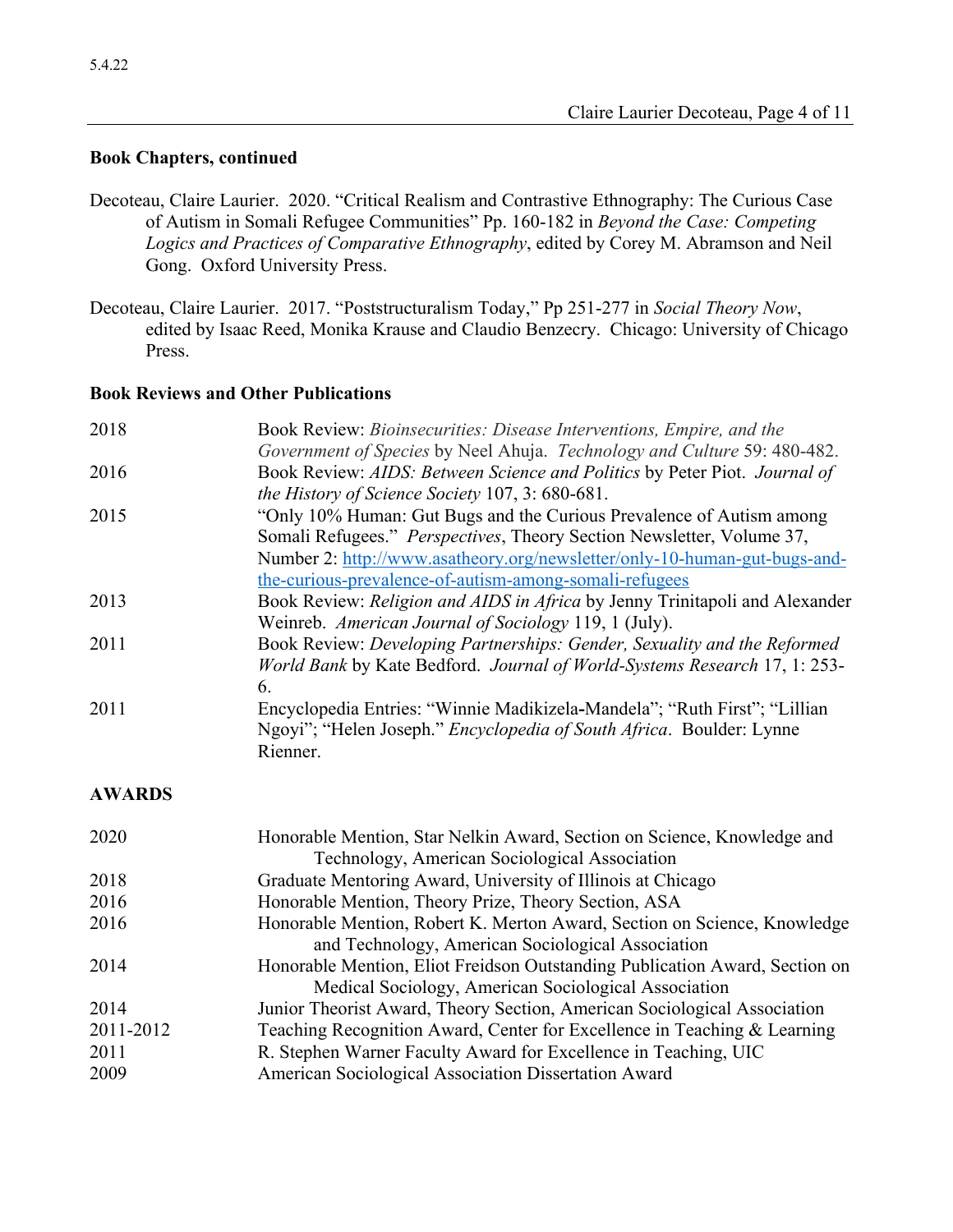# **GRANTS**

| 2021      | Committee on Social Science Research, UIC. Principal Investigator: Claire<br>Decoteau. Amount: \$5,000                                                                                                                                                                                       |
|-----------|----------------------------------------------------------------------------------------------------------------------------------------------------------------------------------------------------------------------------------------------------------------------------------------------|
| 2020-2022 | Center for Clinical & Translational Studies, Pilot Grant, UIC, "Social Autopsy<br>of COVID-10 in Chicago." Principal Investigator: Claire Decoteau. Amount:<br>\$60,000                                                                                                                      |
| 2020-2021 | Institute for Policy and Civic Engagement, Civic Engagement Research Fund,<br>UIC, "Social Autopsy of COVID-19 in Chicago." Principal Investigator: Claire<br>Decoteau. Amount: \$20,000                                                                                                     |
| 2020-2021 | Policy and Social Engagement Fellowship, Institute for Research on Race and<br>Public Policy, UIC: "Social Autopsy of COVID-19 in Chicago." Principal<br>Investigator: Claire Decoteau. Amount: \$10,000                                                                                     |
| 2020-2021 | UIC Awards for Creative Activity Program, "Ebola and Crisis Decision-<br>Making." Principal Investigator: Claire Decoteau. Amount: \$15,000.00                                                                                                                                               |
| 2019-2020 | National Science Foundation, Doctoral Dissertation Research Improvement<br>Grant, "Surveillance and Citizenship for People on Pretrial Release." Principal<br>Investigator (Faculty Sponsor): Claire Decoteau, Co-Principal Investigator<br>(Graduate Student): Erin Eife. Amount: \$15,990. |
| 2018-2019 | National Science Foundation, Doctoral Dissertation Research Improvement<br>Grant, "Medical System-State Collaborations." Principal Investigator (Faculty<br>Sponsor): Claire Decoteau, Co-Principal Investigator (Graduate Student):<br>Katharine McCabe. Amount: \$11,036.00                |
| 2015-2016 | National Science Foundation, Doctoral Dissertation Research Improvement<br>Grant, "Understanding the Medicalization of Domestic Violence." Principal<br>Investigator (Faculty Sponsor): Claire Decoteau, Co-Principal Investigator<br>(Graduate Student): Paige Sweet. Amount: \$11,999.00   |
| 2014-2016 | National Science Foundation (Award 1423025). "Variations in Meaning and<br>Community Response to Illness." Principal Investigator: Claire Decoteau.<br>Amount: \$193,972.00                                                                                                                  |
| 2014-2015 | Institute for Research on Race and Public Policy Faculty Scholar Grant, "The<br>Western Disease": The Enigma of Autism within the Somali Refugee<br>Population." Principal Investigator: Claire Decoteau. Amount: \$5,000.00                                                                 |
| 2012-2013 | Research Grant Support Program, Social Sciences, UIC, "Ukuphanda/'Getting<br>By': South African Women in the Informal Economy." Principal Investigator:<br>Claire Decoteau. Amount: \$7,000.00                                                                                               |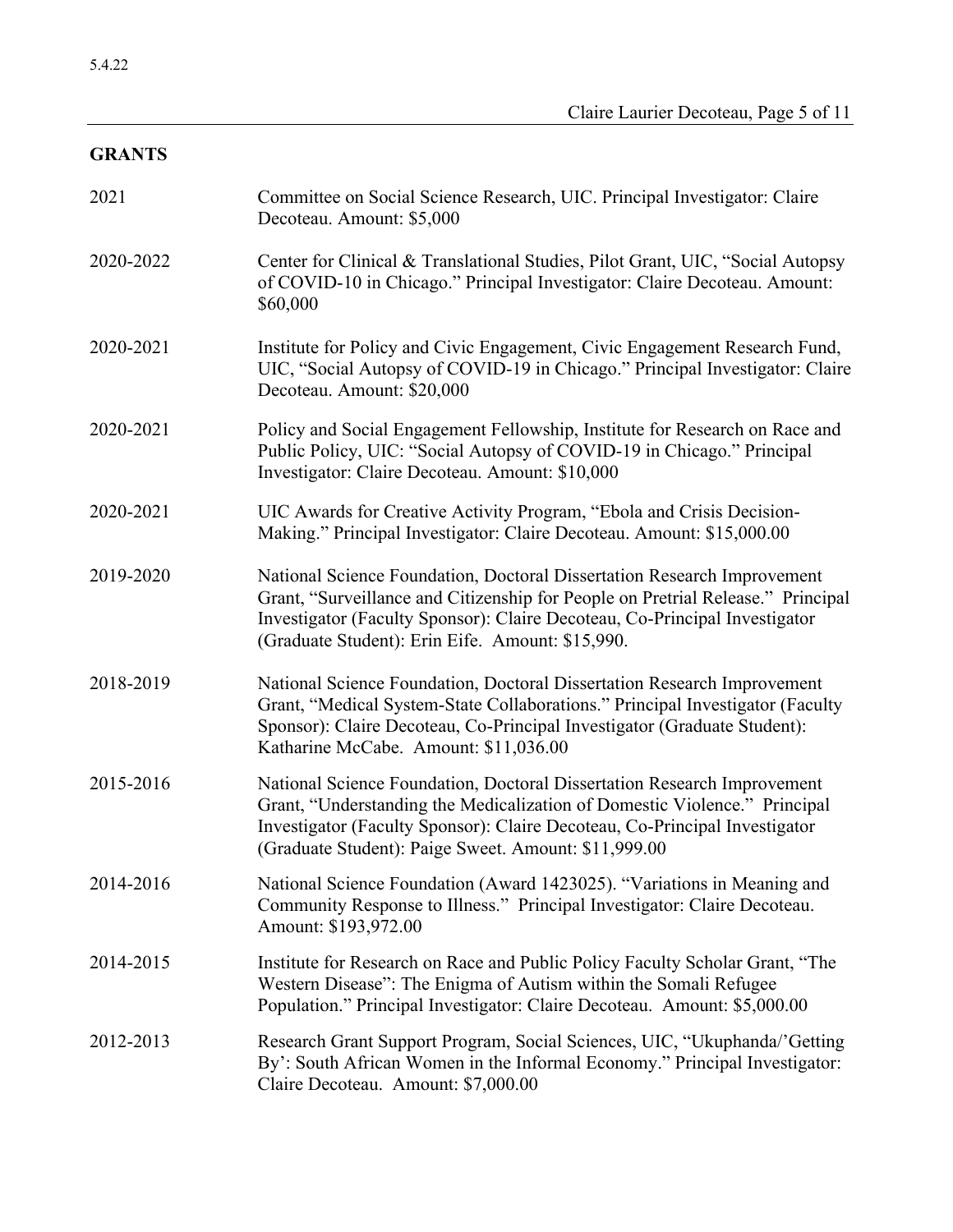# **GRANTS, continued**

| 2012      | Fund for the Advancement of the Discipline, American Sociological<br>Association and National Science Foundation, "Opening Pandora's Box: The<br>Vaccine-Autism Controversy and the Social Construction of American<br>Biomedicine," Principal Investigator: Claire Decoteau. Amount: \$7,000.00 |
|-----------|--------------------------------------------------------------------------------------------------------------------------------------------------------------------------------------------------------------------------------------------------------------------------------------------------|
| 2011-2012 | Institute for Research on Race and Public Policy, Faculty Scholar Grant,<br>"Ukuphanda/'Getting By': South African Women in the Informal Economy."<br>Principal Investigator: Claire Decoteau. Amount: \$5,000.00                                                                                |
| 2011-2012 | Research Grant Support Program, Social Sciences, UIC, "Opening Pandora's<br>Box: The Vaccine-Autism Controversy and the Social Construction of<br>American Biomedicine," Principal Investigator: Claire Decoteau. Amount:<br>\$7,300.00                                                          |
| 2011-2012 | Office of Social Science Research, Seed Grant, UIC, ""Opening Pandora's<br>Box: The Vaccine-Autism Controversy and the Social Construction of<br>American Biomedicine," Principal Investigator: Claire Decoteau. Amount:<br>\$3,677.00                                                           |
| 2008-2009 | Office of Social Science Research, Seed Grant, UIC, "The Impact of Living<br>Conditions on Access to Health Care: HIV/AIDS in Urban Informal<br>Settlements in Contemporary South Africa," Principal Investigator: Claire<br>Decoteau. Amount: \$3,600.00                                        |

## **FELLOWSHIPS**

| 2021-2022 | Public Voices Fellow, The Op-Ed Project                                   |
|-----------|---------------------------------------------------------------------------|
| 2021-2022 | Institute for Research on Race and Public Policy, Faculty Fellowship, UIC |
| 2019-2020 | Faculty Fellow, Institute for the Humanities, UIC                         |
| 2018-2019 | Institute for Research on Race and Public Policy, Faculty Fellowship, UIC |
| 2015-2016 | Institute for Research on Race and Public Policy, Faculty Fellowship, UIC |
| 2012-2013 | Institute for Research on Race and Public Policy, Faculty Fellowship, UIC |
| 2010-2011 | Faculty Fellow, Great Cities Institute, University of Illinois at Chicago |
| 2006-2007 | Research Fellow, Institute for the Humanities, University of Michigan     |
| 2005-2006 | Visiting Researcher, Wits Institute for Social and Economic Research      |
|           | (WISER), University of Witwatersrand, Johannesburg, South Africa          |
| 2005-2006 | Mary Malcomson Raphael Fellow, Center for the Education of Women,         |
|           | University of Michigan                                                    |
| 2003-2004 | Global Ethnic Literatures Fellowship, University of Michigan              |
| 2000-2001 | International Institute Graduate Seminar, University of Michigan          |
| 2000      | Women's Health in the City of Accra, Ghana, Summer Research Initiative    |
| 1999-2000 | Rackham Regent's Fellowship, University of Michigan                       |
|           |                                                                           |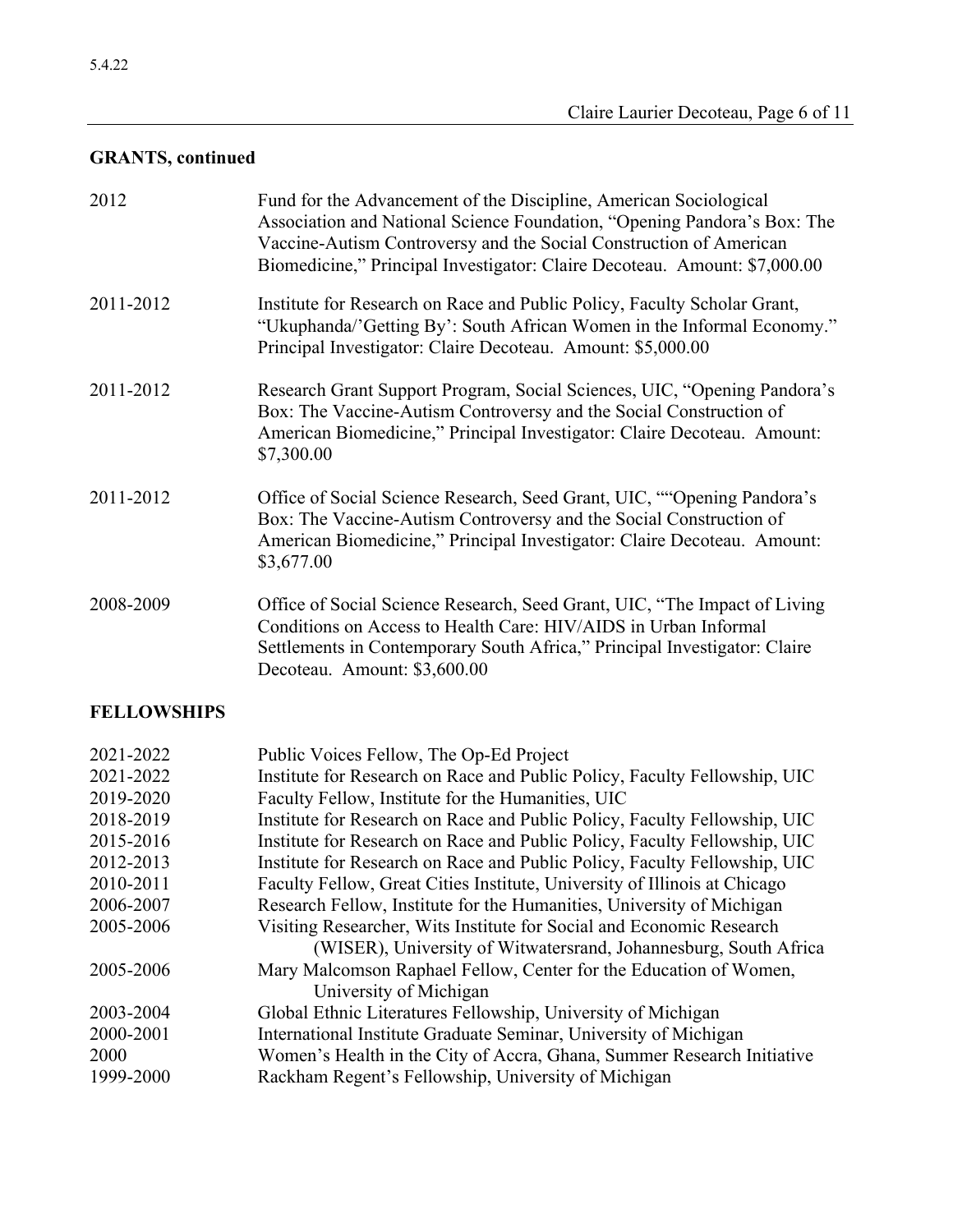# **INVITED SPEAKER (past 5 years)**

| 23 April 2022     | Keynote Speaker, Eighth Annual Amber Buckley-Shaklee Conference,<br>University of Illinois at Champaign-Urbana                                                                                                                                                   |
|-------------------|------------------------------------------------------------------------------------------------------------------------------------------------------------------------------------------------------------------------------------------------------------------|
| 15 April 2022     | Invited Speaker, Colloquium, "The Western Disease: Contesting Autism in the<br>Somali Diaspora," Tulane University, New Orleans                                                                                                                                  |
| 24 February 2022  | Invited Speaker, UCAN Chicago, "Deadly Disparities in the Time of COVID-<br>19: How Public Policy Fails Black and Latinx Chicagoans."                                                                                                                            |
|                   | 1 & 9 December 2021 Principal Investigator Presentation, Institute for Research on Race and Public<br>Policy, COVID-19 Report Launch, UIC                                                                                                                        |
| 15 October 2021   | Panelist on Creating Health Equity: Transformational Opportunities in a Post-<br>Pandemic World panel, UIC Law Braun Symposium on Health Equity                                                                                                                  |
| 22 September 2021 | Sociology Colloquium Speaker, "Social Autopsy of COVID-19 in Chicago,"<br><b>UIC</b>                                                                                                                                                                             |
|                   | 1 April 2021 Invited Panelist, East/West Faculty Research Mixer, UIC                                                                                                                                                                                             |
| 11 March 2021     | Invited Panelist, Vaccinations in the Age of COVID, Culture & Contemporary<br>Life Talk Series, Culture Section, American Sociological Association                                                                                                               |
| 26 February 2021  | Invited Speaker, Health Disparities and Structural Racism, Endemic/Epidemic,<br>Medical Humanities & Social Medicine Series, 2020-2021, Johns Hopkins<br>University                                                                                              |
| 4 December 2020   | Invited Speaker, Beyond the Case: Comparative Ethnography During COVID-<br>19, Institute for the Study of Societal Issues, University of California,<br>Berkeley: "Contrastive Ethnography & Critical Realism"                                                   |
| 4 November 2020   | Invited Speaker, Medicine & Its Objects, University of Chicago: "The<br>Microbiome and Postcolonial Critique"                                                                                                                                                    |
| 19 August 2020    | Invited Speaker, Department of Medical Education, Research Seminar, UIC:<br>"The 'Western Disease': Epistemic Contestations over Autism in the Somali<br>Diaspora"                                                                                               |
| 22 October 2019   | Fellow Lecture, Institute for the Humanities (UIC): "The 'Western Disease':<br>Epistemic Contestations over Autism in the Somali Diaspora"                                                                                                                       |
| 26 September 2019 | Invited Speaker, Graduate Student Colloquium (chosen collectively by the<br>graduate students for an annual lecture), Department of Sociology, University<br>of Virginia: "The 'Western Disease': Epistemic Contestations over Autism in<br>the Somali Diaspora" |
| 18 April 2019     | Invited Speaker, "The 'Western Disease': Epistemic Contestations over<br>Autism in the Somali Diaspora," University of Colorado, Boulder                                                                                                                         |
| 14 March 2018     | Invited Speaker, "The 'Western Disease': Epistemic Contestations over<br>Autism in the Somali Diaspora," UIC Colloquium Series                                                                                                                                   |
| 15 November 2017  | Invited Panelist on Globalizing Ethnography, Northwestern University                                                                                                                                                                                             |
| 19 April 2017     | Invited Speaker, "The 'Western Disease': Epistemic Contestations over<br>Autism in the Somali Diaspora," Colloquium Series, Department of Sociology,                                                                                                             |
| 8 February 2017   | Notre Dame<br>Invited Speaker, "The 'Western Disease': Epistemic Contestations over<br>Autism in the Somali Diaspora," Institute for Research on Race & Public<br>Policy, UIC                                                                                    |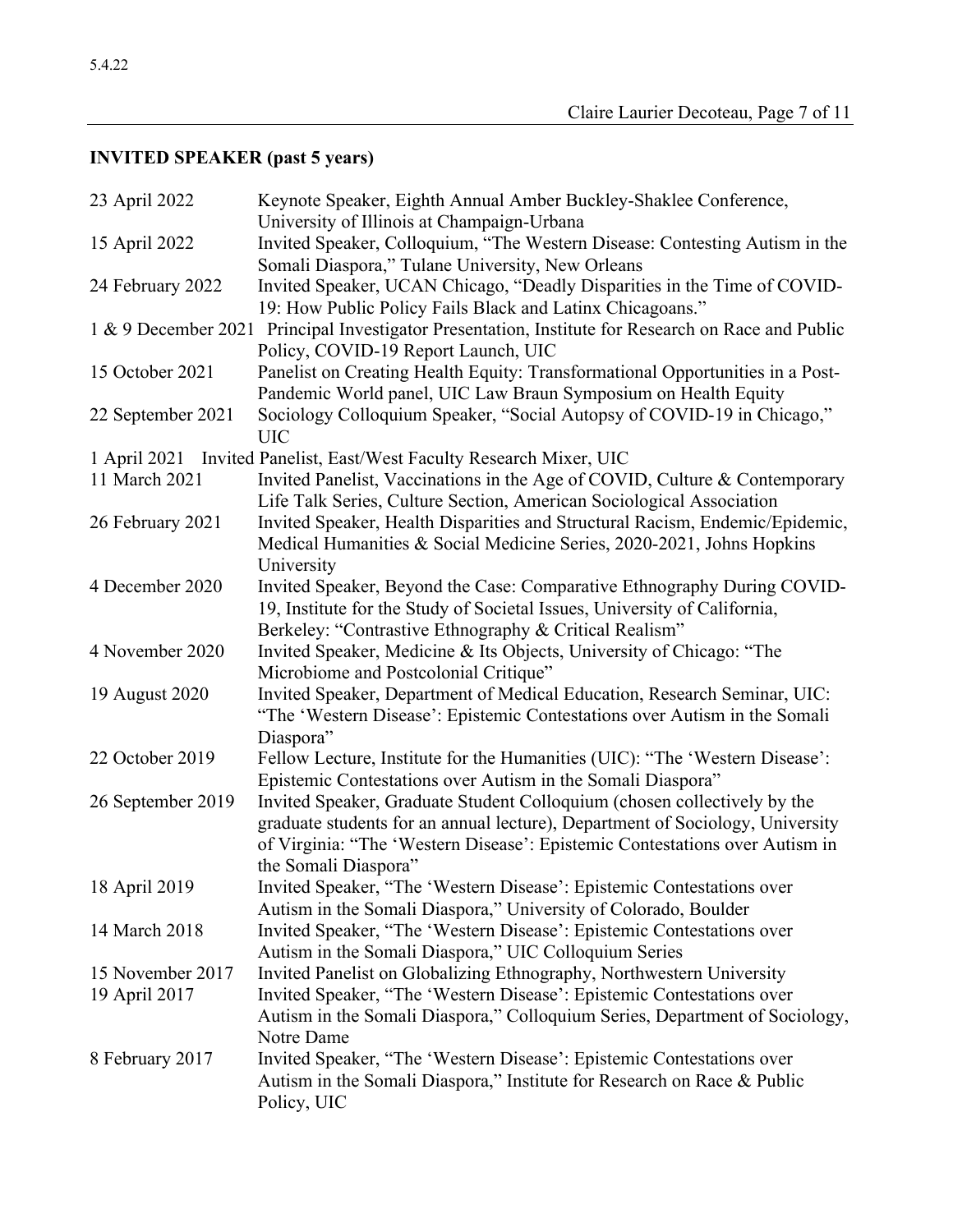# **INVITED SPEAKER, continued**

| 13 February 2017  | Invited Webinar Speaker, "Realist Ethnography," Critical Realism Network.      |
|-------------------|--------------------------------------------------------------------------------|
|                   | https://www.youtube.com/watch?v=FOERXO8xFXM                                    |
| 11 October 2016   | Invited Speaker, "Ancestors and Antiretrovirals: The Politics and Practices of |
|                   | Healing in Post-Apartheid South Africa," Helen Kellogg Institute for           |
|                   | <b>International Studies, Notre Dame</b>                                       |
| 29 September 2016 | Invited Speaker, "Encountering Conjunctures: Approaches to Multicausal         |
|                   | Explanation in the Human Sciences," Symposium on Philosophy, History, and      |
|                   | Social Science, University of Michigan, Ann Arbor                              |
| 9 September 2016  | Invited Speaker, "The 'Western Disease': Autism in the Somali Refugee          |
|                   | Population," Sociology Department Colloquium, Boston University                |
|                   |                                                                                |

# **CONFERENCES (past 5 years)**

| March 2022    | Eastern Sociological Society, Philadelphia, PA                             |
|---------------|----------------------------------------------------------------------------|
|               | Author Meets Critics Panel on Western Disease                              |
|               | Panelist: "The Data Fix: Quantifying Structural Racism in COVID-19"        |
| November 2021 | Social Science History Association Meetings (Hybrid Event, Philadelphia)   |
|               | Author Meets Critics Panel on Western Disease                              |
|               | Author Meets Critics Panel on On the Heels of Ignorance                    |
|               | Author Meets Critics Panel on Mobilizing Mutations                         |
|               | Author Meets Critics Panel on Model Cases                                  |
|               | Panelist, "COVID Emergencies: Acute Crises, Slow Emergency, and the        |
|               | Uneven Valuation of Life"                                                  |
|               | Panelist, "From HIV/AIDs Infrastructure to COVID-19 Rapid Response: The    |
|               | Reconfiguration of Public Health Expertise During Crisis"                  |
| October 2021  | Contentious Science, Bordeaux, France (Hybrid Event)                       |
|               | Panelist, "From HIV/AIDs Infrastructure to COVID-19 Rapid Response: The    |
|               | Reconfiguration of Public Health Expertise During Crisis"                  |
| August 2021   | American Sociological Association, Chicago, IL (Virtual Event)             |
|               | Panel, "Theorizing Crisis"; Paper: "COVID Emergencies: Acute Crises, Slow  |
|               | Emergencies and the Uneven Valuation of Life"                              |
|               | Panel, "Black Health Matters"; Paper: "Vaccine Skepticism and the          |
|               | Accumulation of Distrust"                                                  |
| August 2020   | American Sociological Association, San Francisco, CA (Virtual Event)       |
|               | Presidential Panel, Sociological Perspective on COVID-19, "Techno-Politics |
|               | and the Uneven Valuation of Life"                                          |
|               | Theory Section, Globalizing Social Theory, "A Postcolonial Theory of       |
|               | Autism"                                                                    |
| February 2020 | Eastern Sociological Society, Philadelphia, PA                             |
|               | Discussant for Panel on Exclusionary Inclusion in Health Governance        |
| November 2019 | Social Science History Association, Chicago IL                             |
|               | Paper: "A Postcolonial Theory of Autism"                                   |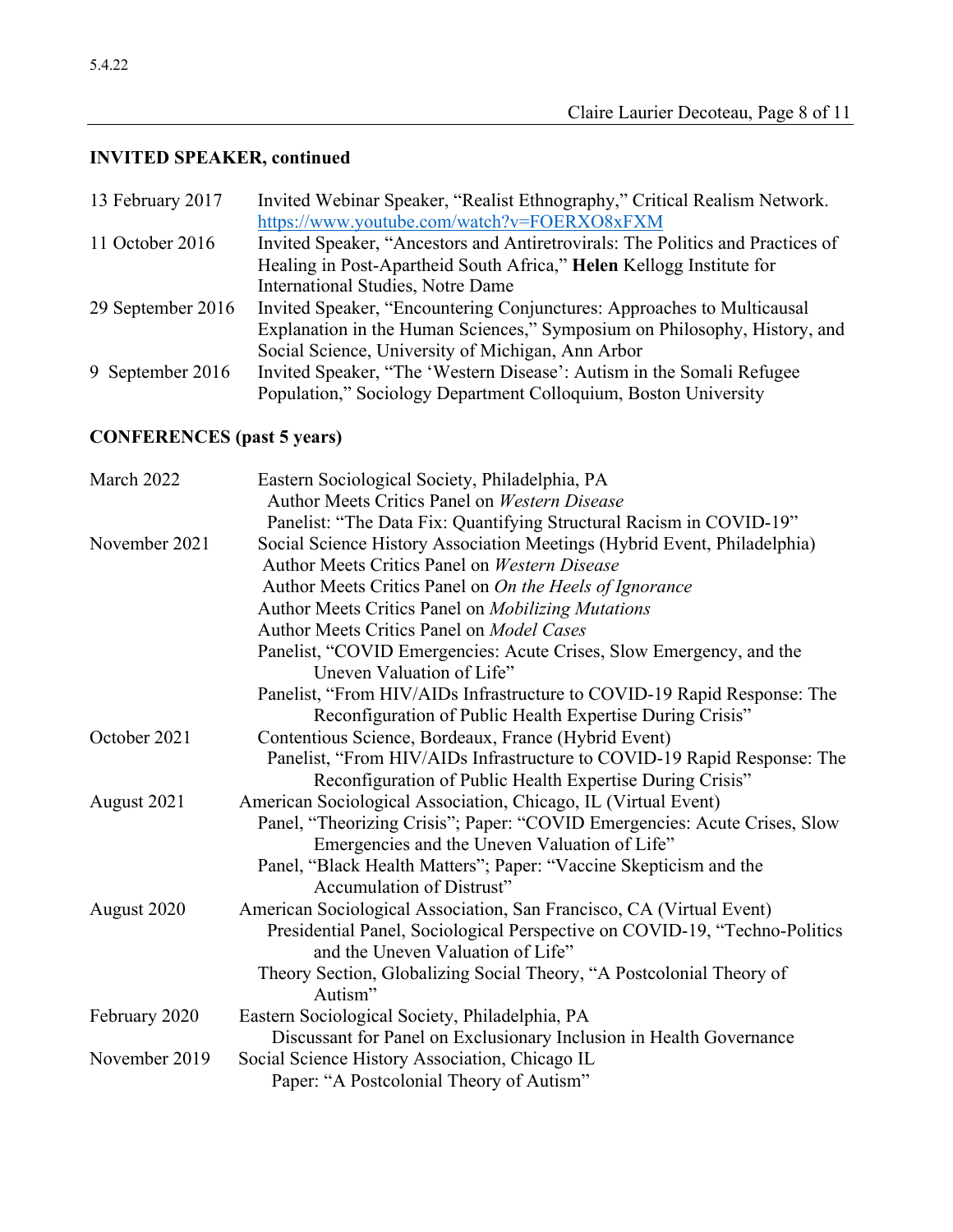# **CONFERENCES, continued (past 5 years)**

| August 2019   | American Sociological Association, New York City, NY                       |
|---------------|----------------------------------------------------------------------------|
|               | "Boundary Battles in the Field of Autism," Science, Knowledge & Technology |
|               | Section, panel on "Genetics, Identity and Other Controversies"             |
| March 2019    | Eastern Sociological Society, Boston, MA                                   |
|               | Invited Panelist: Promise and Pitfalls of Pharmaceuticals                  |
| November 2018 | Social Science History Association, Phoenix, AZ                            |
|               | Organizer and Presenter: Panel on Expertise; Paper: "The Field of Autism"  |
| November 2017 | Social Science History Association, Montreal, Canada                       |
|               | Organizer: Bourdieu and Science Studies; "The Field of Autism Science"     |
|               | Critic for Author Meets Critics on Aaron Panofsky's Misbehaving Science    |
|               | Discussant: New Perspectives on Critical Realism                           |
| August 2017   | Beyond Positivism Conference, Montreal, Canada                             |
|               | <b>Plenary Speaker</b>                                                     |
| August 2017   | American Sociological Association (ASA), Montreal                          |
|               | Junior Theorist Symposium: After Panelist                                  |
|               | Invited Session: How to Make a Career Out of Theory                        |
|               | Discussant: Regular Panel on "Critical Theory"                             |
| August 2016   | American Sociological Association (ASA), Seattle                           |
|               | Discussant: Regular Panel on "Critical Theory"                             |
|               | Discussant: Regular Panel on "Social Dimensions of AIDS"                   |

# **COURSES TAUGHT**

| Graduate                         | Undergraduate       |
|----------------------------------|---------------------|
| Classical Sociological Theory    | Sociological Theory |
| Contemporary Sociological Theory | Medical Sociology   |
| Sociology of the Body            | Global Health       |

# **PROFESSIONAL ACTIVITIES and SERVICE**

# **National Professional Service**

| 2022-2024       | Editorial Board, American Sociological Review                              |
|-----------------|----------------------------------------------------------------------------|
| 2021-2022       | Chair, Best Scholarly Paper Award, Global and Transnational Sociology, ASA |
| 2021-2022       | Chair-Elect, Global & Transnational Sociology, ASA                         |
| 2020-2022       | Publications Committee, Social Science History Association                 |
| 2020-2023       | Secretary/Treasurer of Theory Section, ASA                                 |
| $2019$ -present | Editorial Board Member, <i>Qualitative Sociology</i>                       |
| 2017-2020       | Secretary/Treasurer of Science, Knowledge & Technology Section, ASA        |
| 2017-2019       | Publications Chair and Council Member, Medical Sociology, ASA              |
| 2017            | Organizer, Realist Ethnography Symposium, Critical Realism Network, UIC    |
| 2017            | Science, Knowledge & Technology, Robert K Merton Award Committee, ASA      |
| 2017            | Theory Section, Newsletter Committee (Chair), ASA                          |
| 2017-2019       | Culture Network Representative, Social Science History Association         |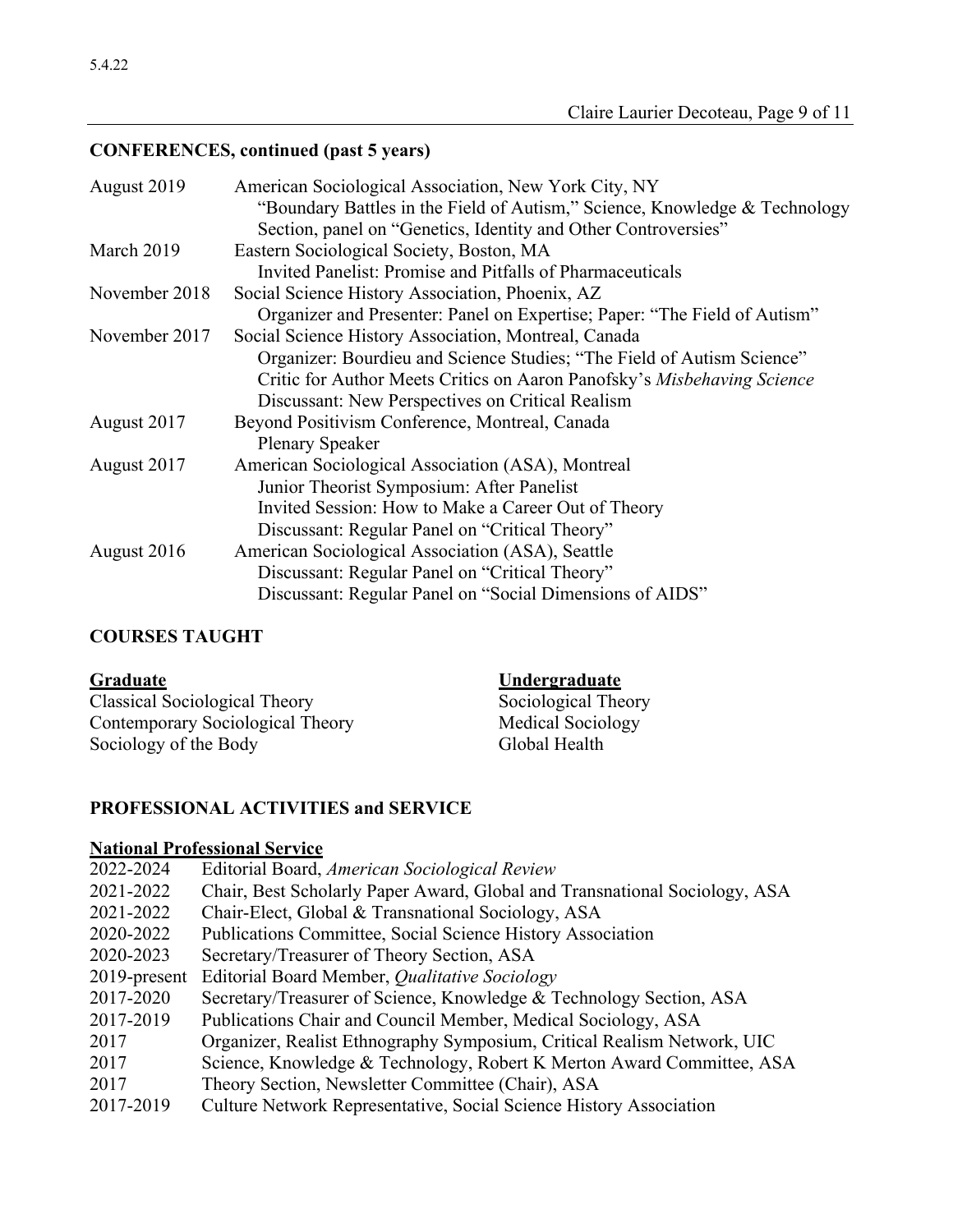### **National and Professional Service, continued**

| 2015-2017    | National Science Foundation, Sociology Dissertation Panel                             |
|--------------|---------------------------------------------------------------------------------------|
| 2015-2017    | Critical Realism Network, Ethnography Working Group Organizer                         |
| 2015-2016    | Best Scholarly Book Award Committee, Global & Transnational Sociology, ASA            |
| 2014-2017    | Theory Council, Theory Section, American Sociological Association                     |
| 2015-2018    | Editorial Board Member, Contemporary Sociology                                        |
| 2013-2018    | <b>Editorial Board Member, Social Problems</b>                                        |
| 2012-present | Editorial Board Member, American Journal of Cultural Sociology                        |
| 2012-2015    | Advisory Board, Social Politics: International Studies in Gender, State and Society   |
| 2015         | Organizing Committee, Science, Knowledge & Technology mini-conference                 |
| 2015         | Chair, Junior Theorist Award Committee, Theory Section, ASA                           |
| 2014 & 2015  | Reviewer: Social Science Research Council, International Dissertation Research        |
|              | Fellowship                                                                            |
| 2011-2014    | Newsletter Editor, Perspectives, Theory Section, American Sociological Association    |
| 2011-2014    | Roundtable Organizer, Theory Section, American Sociological Association               |
| 2013         | Nominations Chair, Global & Transnational Sociology Section, ASA                      |
| 2013         | Comparative Historical Section, ASA, Reinhard Bendix Student Paper Award              |
|              | Committee                                                                             |
| 2012         | Conference Abstract Reviewer, XIX International AIDS Conference                       |
| 2010         | Organizer of the Junior Theorists Symposium, American Sociological Association        |
|              | Article written in Perspectives, Social Theory newsletter.                            |
| 2008-Present | External Reviewer for the American Sociological Review, American Journal of           |
|              | Sociology, Sociological Theory, Social Problems, Gender & Society, Social Science &   |
|              | Medicine, Social Studies of Science, Contexts, European Journal of Social Theory,     |
|              | BioSocieties, Social Theory & Health, American Journal of Cultural Sociology, Journal |
|              | of Health Politics, Journal for the Theory of Social Behavior, Global Public Health,  |
|              | Policy & Law, Qualitative Sociology, Global Public Health, Men & Masculinities,       |
|              | Social Politics, Technology & Society, and the British Journal of Sociology           |

### **University Service**

2021-present Honors College, Faculty Fellow

- 2020-2021 Search Committee Chair, Bridge to Faculty Postdoctoral Fellowship in Race & Health 2019 Rue Bucher Memorial Award Selection Committee
- 2018-2019 Search Committee Member, Head of Sociology Search
- 2017-2018 Search Committee Member, Critical Feminist Science and Technology Studies (UIC)
- 2016-2017 Advisory Committee, Embodied Inequalities Series, Institute for Research on Race and Public Policy (UIC)
- 2013-present Health & Society Working Group Co-Organizer, Institute for Humanities (UIC)
- 2010-present Interdepartmental Concentration in Women's Health, Executive Board and Faculty Advisor, University of Illinois at Chicago
- 2014-2019 UIC Graduate College Awards Committee for the Behavioral/Social Sciences
- 2014-2015 Co-Chair, Search Committee for Political Economy & Globalization Sociology position, Chancellor's Cluster Initiative, University of Illinois
- 2014-2015 Search Committee, Disability & Race position, Chancellor's Cluster Initiative, UIC
- 2012-2013 Chancellor's Cluster Initiative, Racialized Body Search Committee, UIC